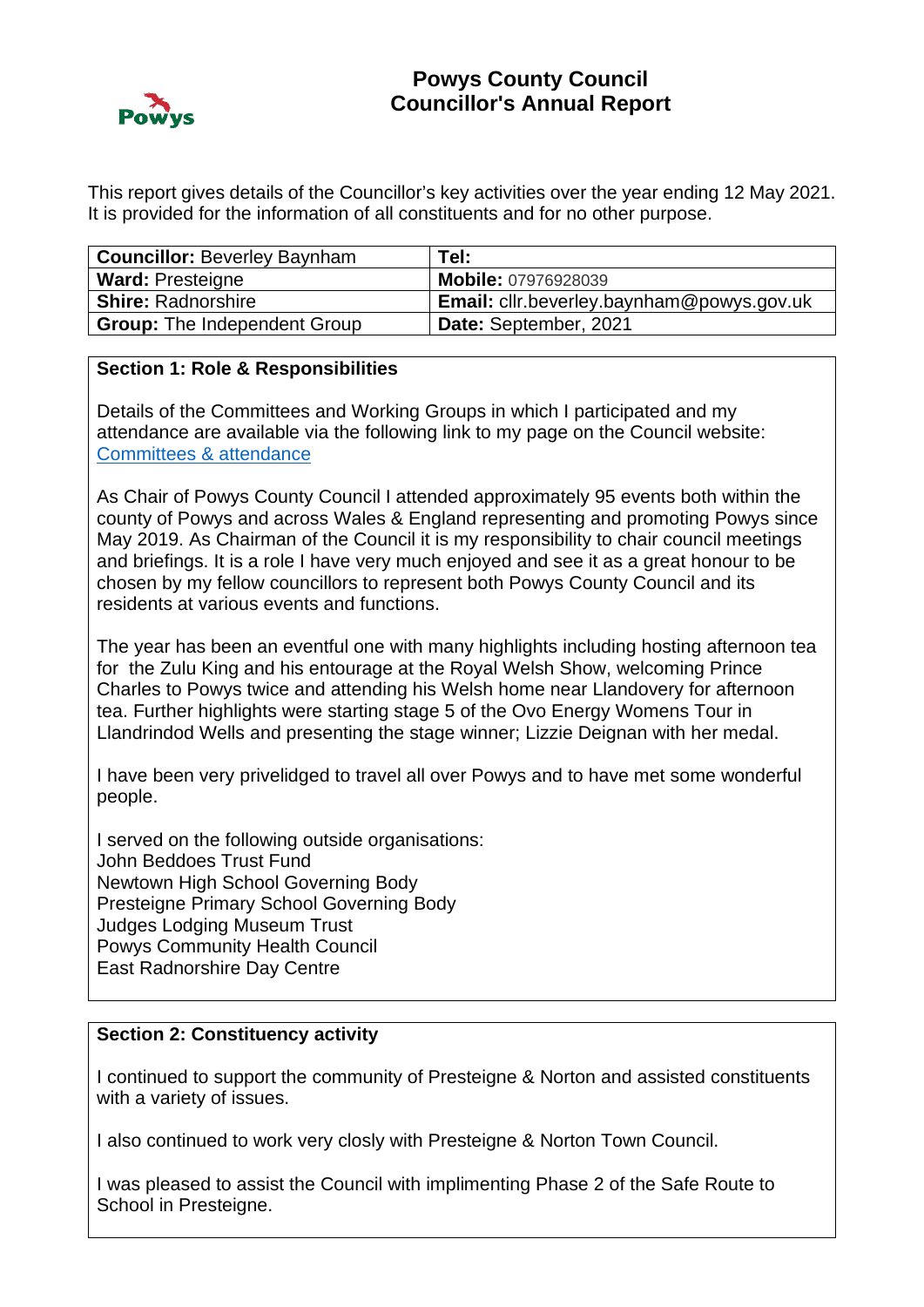I was also delighted to agree with officers for two electric car charging points to be installed in Presteigne and following on with the cliamte change agenda I was thrilled to be able to negociate the grass cutting shcedule which has seen a reduction in the areas of grass cut to encourage biodiversity and wild flowers to grow.

# **Section 3: Learning & Development**

Details of my attendance at learning and development sessions are available via the following link to my page on the Council website: [Member development & seminars](https://powys.moderngov.co.uk/mgListTraining.aspx?XXR=0&DR=16%2f05%2f2019-13%2f05%2f2020&ACT=Find&UID=593&RPID=6321260)

## **Section 4: Outside organisations and other activities**

I continued my role as Chairman of John Beddoes Trust Fund where we continued to grant funding to past and present students to enhance their education and to support various school departments with purchasing new equipement to enhance the students learning experience.

I was a member of Presteigne & Norton Town Council and I continue to work very closly with the community to ensure the best outcome at all times.

I continued as a Trustee of the Judges Lodging, an award winning museum in Presteigne and I was appointed a Trustee of the East Radnroshire Day Centre.